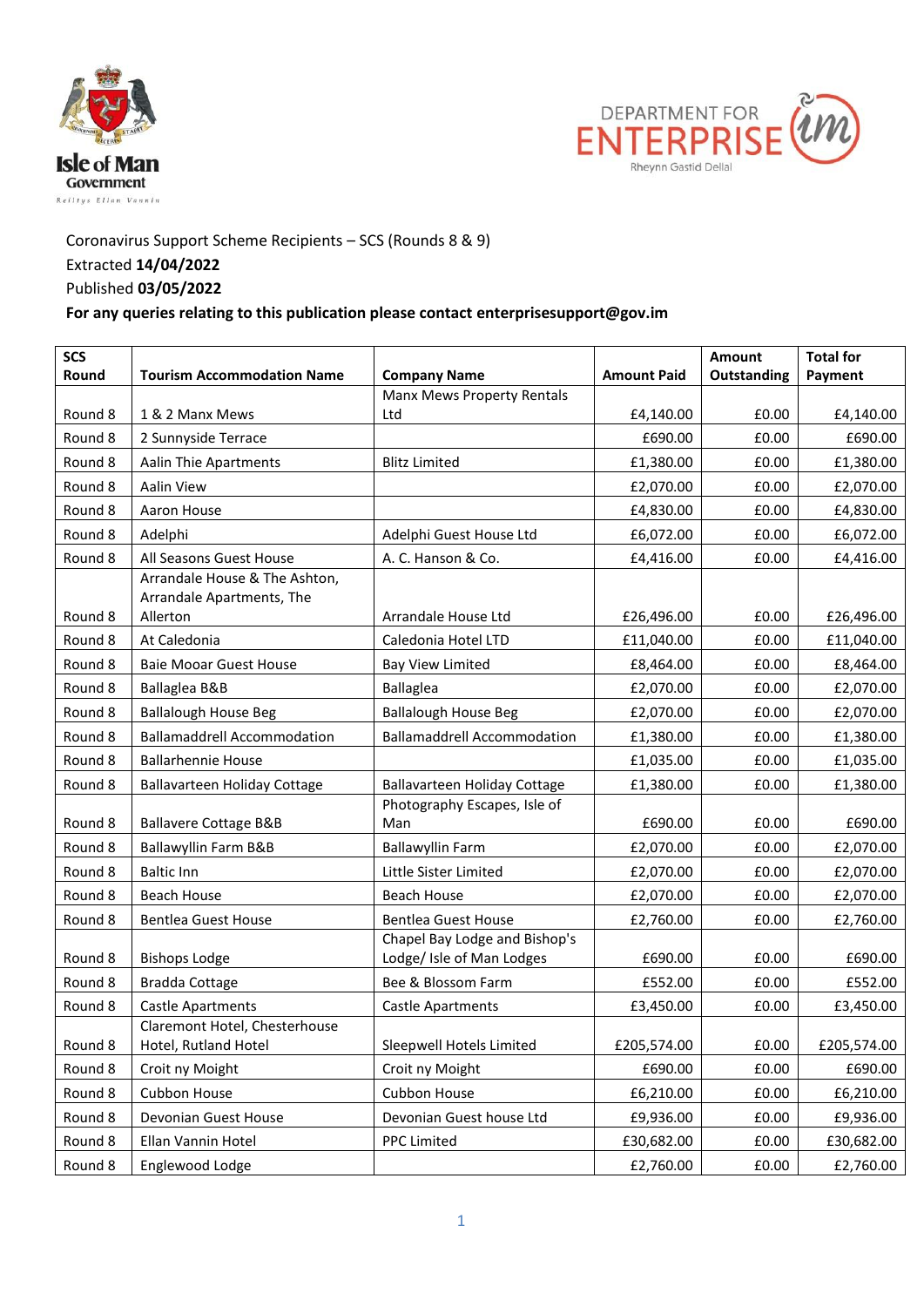| Round 8      | Francorchamps                                          | Francorchamps Guest House         | £2,070.00     | £0.00      | £2,070.00     |
|--------------|--------------------------------------------------------|-----------------------------------|---------------|------------|---------------|
| Round 8      | Glen Mooar Cottage                                     | Glen Mooar Cottage Retreat        | £690.00       | £0.00      | £690.00       |
| Round 8      | Glenfaba Guesthouse                                    | Glenfaba Guesthouse               | £8,280.00     | £0.00      | £8,280.00     |
|              | HQ Bar & Restaurant - Glen Mona,                       |                                   |               |            |               |
|              | Mereside, Rosslyn, Glen Mona                           |                                   |               |            |               |
| Round 8      | Apartment                                              | Manprop Limited                   | £32,384.00    | £0.00      | £32,384.00    |
| Round 8      | Hydro Hotel                                            | Hydro Hotel (1977) LTD            | £59,248.00    | £0.00      | £59,248.00    |
| Round 8      | Inglewood Guesthouse<br>Kittiwake House, Cronk Darragh | Golden Spoon Limited              | £11,040.00    | £0.00      | £11,040.00    |
|              | Cottage & Apartment 1 Derby                            |                                   |               |            |               |
| Round 8      | Court                                                  | Ballakeighan Investments Ltd      | £9,660.00     | £0.00      | £9,660.00     |
| Round 8      | Little Haven                                           | Little Haven                      | £690.00       | £0.00      | £690.00       |
| Round 8      | <b>Mariners House</b>                                  | <b>Mariners House</b>             | £1,035.00     | £0.00      | £1,035.00     |
| Round 8      | Melrose Guest House                                    | Melrose Guest House Limited       | £4,048.00     | £0.00      | £4,048.00     |
| Round 8      | Monaville Guest House                                  | Monaville Guest House             | £7,590.00     | £0.00      | £7,590.00     |
| Round 8      | Palm Villa & Seaview                                   | Seaside Cottages Isle of Man      | £2,070.00     | £0.00      | £2,070.00     |
| Round 8      | Raymonds B&B                                           | Raymonds                          | £1,380.00     | £0.00      | £1,380.00     |
|              |                                                        | <b>Select Management Services</b> |               |            |               |
| Round 8      | <b>Regency Hotel</b>                                   | Ltd                               | £45,448.00    | £0.00      | £45,448.00    |
| Round 8      | <b>Rhenass Retreat</b>                                 | Le Sanctuaire                     | £690.00       | £0.00      | £690.00       |
| Round 8      | Sail Lofts                                             | Rock Room Concepts Limited        | £4,232.00     | £0.00      | £4,232.00     |
| Round 8      | Santon Country Retreat                                 | Santon Country Retreat            | £4,830.00     | £0.00      | £4,830.00     |
| Round 8      | Seabank Cottage                                        | Seabank Cottage                   | £345.00       | £0.00      | £345.00       |
| Round 8      | Seaview                                                | <b>Seaview Guest House</b>        | £17,664.00    | £0.00      | £17,664.00    |
| Round 8      | Sefton Hotel, Palace Hotel &<br>Casino, Sefton Express | Palace Holdings Limited           | £317,170.00   | £0.00      | £317,170.00   |
| Round 8      | Silvercraigs                                           | Silvercraigs Ltd                  | £15,456.00    | £0.00      | £15,456.00    |
| Round 8      | Silverdale Corn Mill                                   | <b>Trail Lodge</b>                | £4,416.00     | £0.00      | £4,416.00     |
| Round 8      | St Helier's Guest House                                | St Helier's Hotel Limited         | £12,696.00    | £0.00      | £12,696.00    |
| Round 8      | <b>Sulby Community Hall</b>                            | Lezayre Parish Commissioners      | £552.00       | £0.00      | £552.00       |
| Round 8      | Summerlands B&B                                        | Summerlands B&B                   | £1,380.00     | £0.00      | £1,380.00     |
| Round 8      | The Edelweiss                                          | Silver Gate Ltd                   | £11,592.00    | £0.00      | £11,592.00    |
| Round 8      | The Empress Hotel                                      | The Empress Hotel Limited         | £124,384.00   | £0.00      | £124,384.00   |
| Round 8      | The Fernleigh                                          | The Fernleigh                     | £6,624.00     | £0.00      | £6,624.00     |
| Round 8      | The Ginger Hall Hotel                                  | <b>BTS Catering Ltd</b>           | £4,416.00     | £0.00      | £4,416.00     |
| Round 8      | The Hutchinson Apartments                              | Three Eggs Limited                | £2,760.00     | £0.00      | £2,760.00     |
| Round 8      | The Island & Fairfield Guest Houses                    | <b>Fairlands Limited</b>          | £17,664.00    | £0.00      | £17,664.00    |
| Round 8      | The Loft                                               | The Loft                          | £1,380.00     | £0.00      | £1,380.00     |
| Round 8      | The Town House                                         | Live and Work Limited             | £8,280.00     | £0.00      | £8,280.00     |
| Round 8      | Thie Shey                                              |                                   | £690.00       | £0.00      | £690.00       |
| Round 8      | Tholt-y-Will B&B                                       | Tholt-y-Will B&B                  | £690.00       | £0.00      | £690.00       |
| Round 8      | <b>Waldick Hotel</b>                                   | <b>Waldick Hotel</b>              | £7,176.00     | £0.00      | £7,176.00     |
| Round 8      | Welbeck Hotel & Apartments                             | Welbeck Hotel Ltd                 | £21,868.50    | £11,113.50 | £32,982.00    |
| Round 8      | Yarari Apartment                                       |                                   | £1,380.00     | £0.00      | £1,380.00     |
| Round 8      | Yn Thie Jiarg                                          | Yn Thie Jiarg                     | £2,208.00     | £0.00      | £2,208.00     |
| <b>Total</b> |                                                        |                                   | £1,123,913.50 | £11,113.50 | £1,135,027.00 |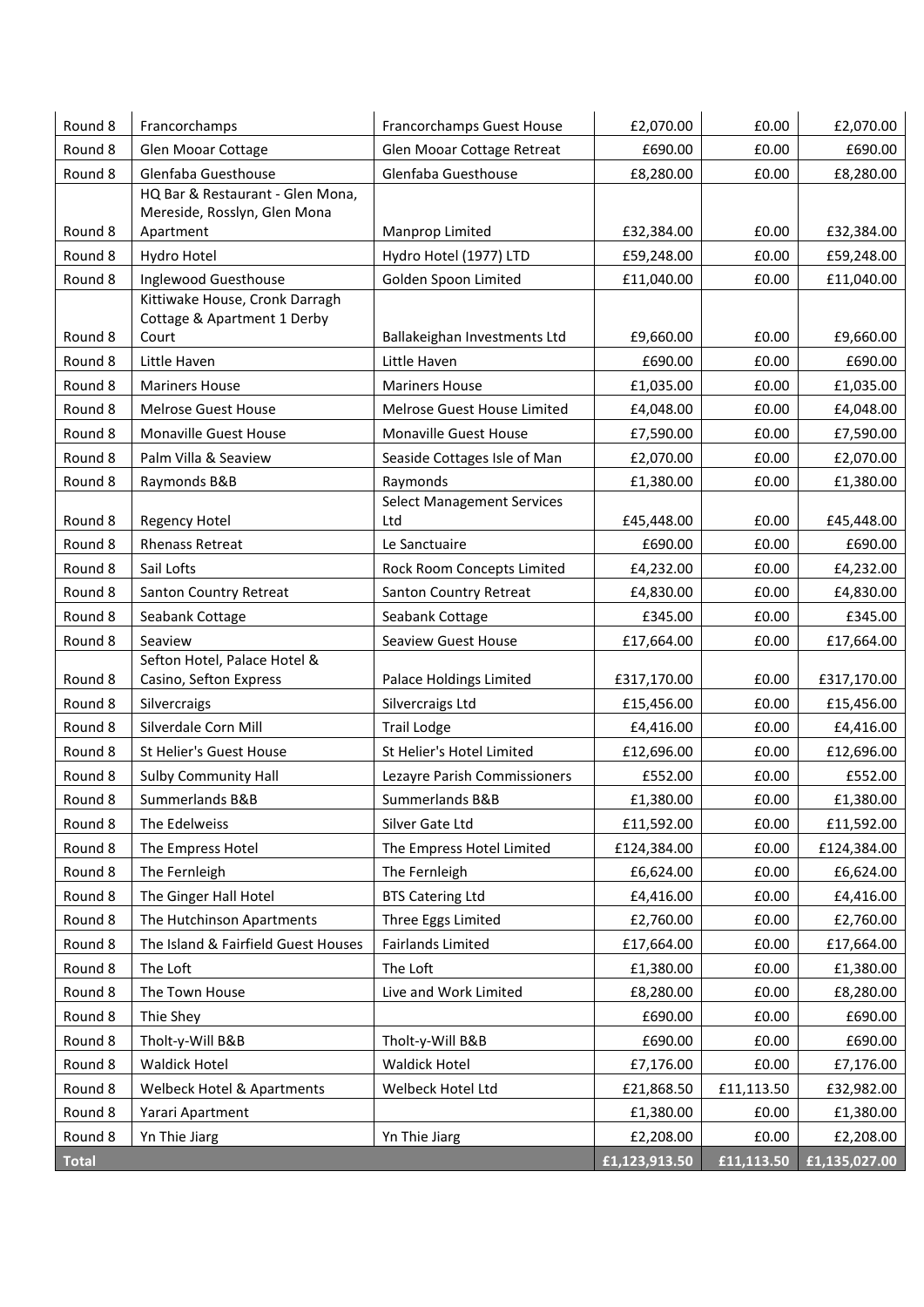| <b>SCS</b><br>Round | <b>Tourism Accommodation Name</b>                                             | <b>Company Name</b>                      | <b>Amount Paid</b>    | <b>Amount</b><br>Outstanding | <b>Total for</b><br>Payment |
|---------------------|-------------------------------------------------------------------------------|------------------------------------------|-----------------------|------------------------------|-----------------------------|
| Round 9             | 2 Sunnyside Terrace                                                           | 2 Sunnyside Terrace                      | £900.00               | £0.00                        | £900.00                     |
| Round 9             | <b>Aalin View</b>                                                             |                                          | £3,825.90             | £0.00                        | £3,825.90                   |
| Round 9             | Aaron House                                                                   | Aaron House                              | £8,927.10             | £0.00                        | £8,927.10                   |
| Round 9             | Albany House B&B Peel                                                         | Albany House                             | £3,825.90             | £0.00                        | £3,825.90                   |
| Round 9             | All Seasons                                                                   | All Seasons Limited                      | £2,480.00             | £4,720.00                    | £7,200.00                   |
| Round 9             | <b>Ascot Hotel</b>                                                            | <b>Ascot Hotel Limited</b>               | £17,570.80            | £33,441.20                   | £51,012.00                  |
| Round 9             | <b>Ballacain Courtyard Cottages</b>                                           | <b>Ballacain Courtyard Cottages</b>      | £5,900.00             | £3,100.00                    | £9,000.00                   |
| Round 9             | <b>Ballaglea</b>                                                              | <b>Ballaglea</b>                         | £2,508.09             | £1,317.81                    | £3,825.90                   |
| Round 9             | <b>Ballalough House Beg</b>                                                   | <b>Ballalough House Beg</b>              | £2,700.00             | £0.00                        | £2,700.00                   |
| Round 9             | <b>Ballamaddrell Accommodation</b>                                            | <b>Ballamadrell Accommodation</b>        | £2,550.60             | £0.00                        | £2,550.60                   |
| Round 9             | <b>Ballarhennie House</b>                                                     |                                          | £1,350.00             | £0.00                        | £1,350.00                   |
| Round 9             | Ballawyllin Farm B&B                                                          | <b>Ballawyllin Farm</b>                  | £3,825.90             | £0.00                        | £3,825.90                   |
| Round 9             | <b>Baltic Inn</b>                                                             | Little Sister Ltd                        | £2,700.00             | £0.00                        | £2,700.00                   |
| Round 9             | <b>Beach House</b>                                                            | Beach House                              | £3,825.90             | £0.00                        | £3,825.90                   |
| Round 9             | Bed and Blueberry                                                             | Bed and Blueberry                        | £2,550.60             | £0.00                        | £2,550.60                   |
| Round 9             | <b>Bradda Cottage</b>                                                         | Bee & Blossom Farm                       | £900.00               | £0.00                        | £900.00                     |
| Round 9             | Castle Apartments                                                             | <b>Castle Apartments</b>                 | £1,550.00             | £2,950.00                    | £4,500.00                   |
|                     |                                                                               | Seafront/Promenade Location 4            |                       |                              |                             |
| Round 9             | Century Court                                                                 | <b>Star Holiday Apartment</b>            | £1,800.00             | £0.00                        | £1,800.00                   |
| Round 9             | Claremont Hotel, Chesterhouse<br>Hotel, Rutland Hotel                         | Sleepwell Hotels Limited                 | £179,729.93           | £94,434.37                   | £274,164.30                 |
| Round 9             | Croit ny Moight                                                               | Croit ny Moight                          | £900.00               | £0.00                        | £900.00                     |
| Round 9             | Cubbon House                                                                  | Cubbon House                             | £7,524.27             | £3,953.43                    | £11,477.70                  |
| Round 9             | Ellan Vannin Hotel                                                            | <b>PPC Limited</b>                       | £36,983.70            | £0.00                        | £36,983.70                  |
| Round 9             |                                                                               |                                          |                       | £0.00                        |                             |
|                     | Francorchamps                                                                 | Francorchamps Guest House                | £3,825.90             |                              | £3,825.90<br>£900.00        |
| Round 9<br>Round 9  | Glen Mooar Cottage<br>Glenfaba Guesthouse                                     | Glen Mooar Cottage Retreat               | £900.00<br>£13,500.00 | £0.00<br>£0.00               | £13,500.00                  |
| Round 9             | HQ Bar & Restaurant - Glen Mona,<br>Mereside, Rosslyn, Glen Mona<br>Apartment | Manprop Limited                          | £17,312.26            | £32,949.14                   | £50,261.40                  |
| Round 9             | Kittiwake House, Cronk Darragh<br>Cottage & Apartment 1 Derby<br>Court        | Ballakeighan Investments Ltd             | £15,300.00            | £0.00                        | £15,300.00                  |
| Round 9             | Mannin Hotel                                                                  | Mannin Hotel Ltd                         | £103,275.00           | £0.00                        | £103,275.00                 |
| Round 9             | <b>Mariners House</b>                                                         | <b>Mariners House</b>                    | £1,350.00             | £0.00                        | £1,350.00                   |
| Round 9             | <b>Melrose Guest House</b>                                                    | Melrose Guest House Limited              | £3,410.00             | £6,490.00                    | £9,900.00                   |
| Round 9             | Monaville Guest House                                                         | Monaville Guest House                    | £9,196.33             | £4,831.97                    | £14,028.30                  |
| Round 9             | Mount Rule House B&B                                                          |                                          | £1,800.00             | £0.00                        | £1,800.00                   |
| Round 9             | Palm Villa & Seaview                                                          | Seaside Cottages                         | £2,700.00             | £0.00                        | £2,700.00                   |
| Round 9             | Ravenscliffe Lodge                                                            | Ravenscliffe Lodge                       | £1,800.00             | £0.00                        | £1,800.00                   |
| Round 9             | Raymonds B&B                                                                  | Raymonds                                 | £2,550.60             | £0.00                        | £2,550.60                   |
| Round 9             | Red Gap Cottage                                                               | Saxon Holdings Limited                   | £2,700.00             | £0.00                        | £2,700.00                   |
| Round 9             | <b>Regency Hotel</b>                                                          | <b>Select Management Services</b><br>Ltd | £72,675.00            | £0.00                        | £72,675.00                  |
| Round 9             | <b>Rhenass Retreat</b>                                                        | Le Sanctuaire                            | £1,274.40             | £0.00                        | £1,274.40                   |